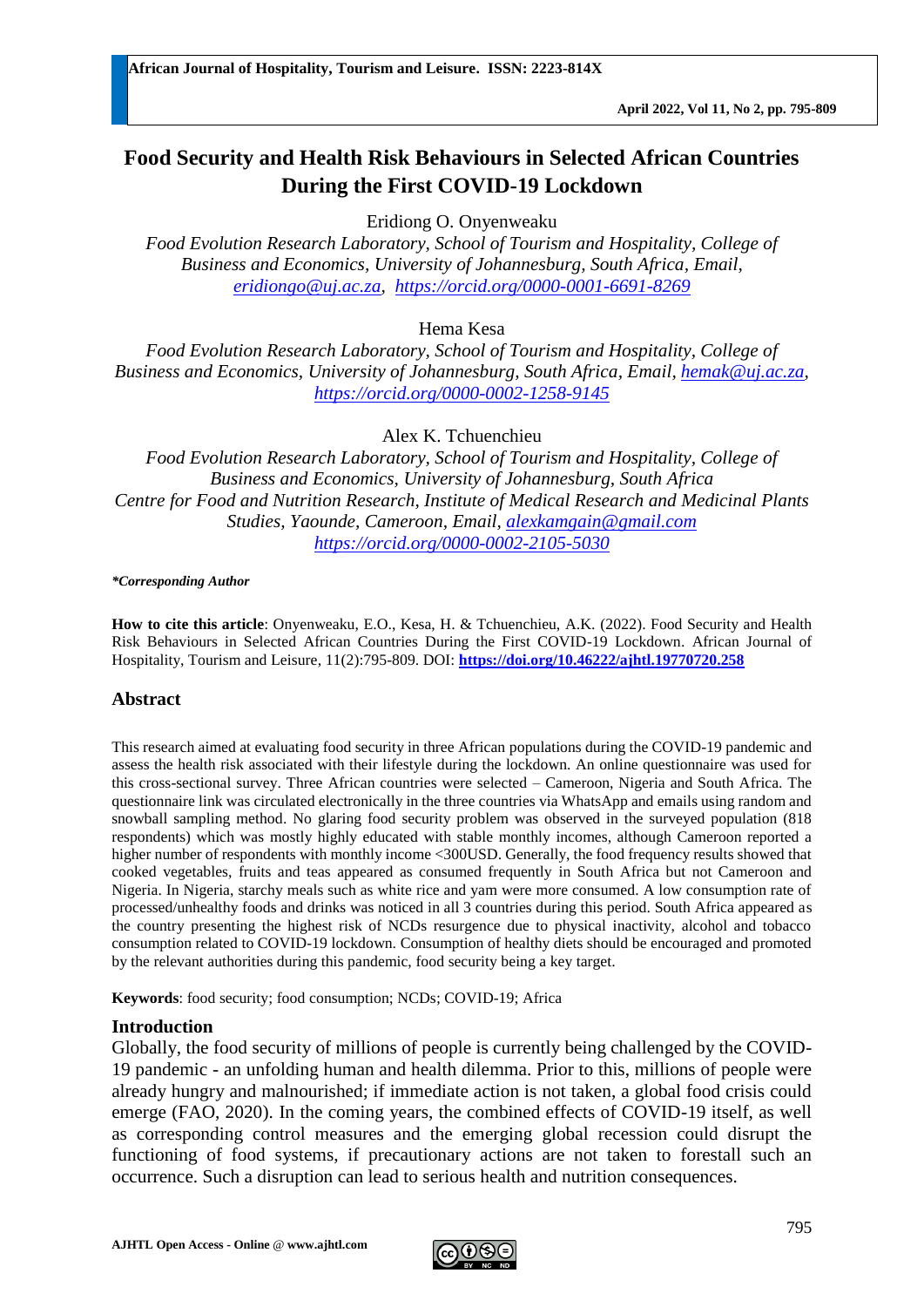

Food insecurity is one of the major causes of morbidity and mortality worldwide. Food insecurity is defined as having uncertain or limited availability of nutritionally adequate or safe food, or the inability to acquire personally acceptable foods in socially acceptable ways (Radimer et al., 1992). According to the U.S. Department of Agriculture (USDA), the essential components of food insecurity include inability to access foods of sufficient dietary quality, worry or anxiety over food supplies, insufficient food intake and having to get food in socially unacceptable ways (Bickel et al., 2000). Protein–energy malnutrition, stunting, and wasting are some of the more obvious consequences of severe food insecurity (Food and Agriculture Organization 2012). As of 2012, it was reported that 870 million people worldwide were estimated to be undernourished, many of these in sub-Saharan Africa, Southeast Asia, and parts of Latin America (Food and Agriculture Organization, 2012). The degree of food insecurity varies from mild, moderate, to severe food insecurity (Weiser et al., 2015).

Focusing on the African continent, prior to the pandemic, many countries were already faced with food insecurity challenges (Weiser et al., 2015). According to WFP and UNICEF (2015), nearly half of households in Uganda are currently food insecure with either borderline or poor Food Consumption Score, mainly due to the lean season that has seen a decline in food stocks at household level and contributed to higher food prices. While food security status has marginally improved since June 2014, Global Acute Malnutrition (GAM) levels have deteriorated and are at highest levels since 2010 (Weiser et al., 2015).

On the other hand, certain behaviours exert a strong influence on health and they include: tobacco use, alcohol consumption, physical activity and diet, then disease screening. Although epidemiologic data on the relationships between these behaviours and various health outcomes are available, knowledge is being improved upon progressively. Causal conclusions have been strengthened by sophisticated research designs, dose/response relationships have been clarified, and the influence of these behaviours on overall public health has been quantified (Institute of Medicine (US) Committee on Health and Behaviour: Research, Practice, and Policy, 2001).

The pandemic struck the world at a time of serious and huge global challenges. It will be necessary to tackle all the nutrition and food security dimensions of this pandemic (FAO, 2020). In order to effectively address the COVID-19 crisis, people will have to work together across sectors and nations both to mitigate the immediate impacts and to restructure food systems so they produce healthy diets for all. More must be done with the aim of making food production and consumption to align with sustainable development (WFP, 2020).

#### **Literature review**

The COVID-19 pandemic control measures that have been put in place are already affecting global food supply chains (Hossain et al., 2020). For instance, the travel bans and lockdowns are slowing down harvests in some parts of the world, leaving millions of seasonal workers without livelihoods, while also constraining transport of food to markets (WFP, 2020). It is also reported that meat processing plants and food markets are being forced to close in many locations due to serious COVID-19 outbreaks among workers (WFP, 2020). Farmers have been burying perishable produce as a result of supply chain disruption and falling consumer demand. Consequently, many people in the urban areas now find it difficult to access fresh fruits and vegetables, dairy, meat and fish (UN, 2020). According to Global Nutrition Report (2020), global markets of staple grains remain robust for now; following good harvests in 2019, stocks of most staple foods are adequate. It should be noted that majority of Africa's population takes its food from local markets, and food security/nutrition is quite at risk (Bremner, 2012; Matemilola & Elegbede, 2017).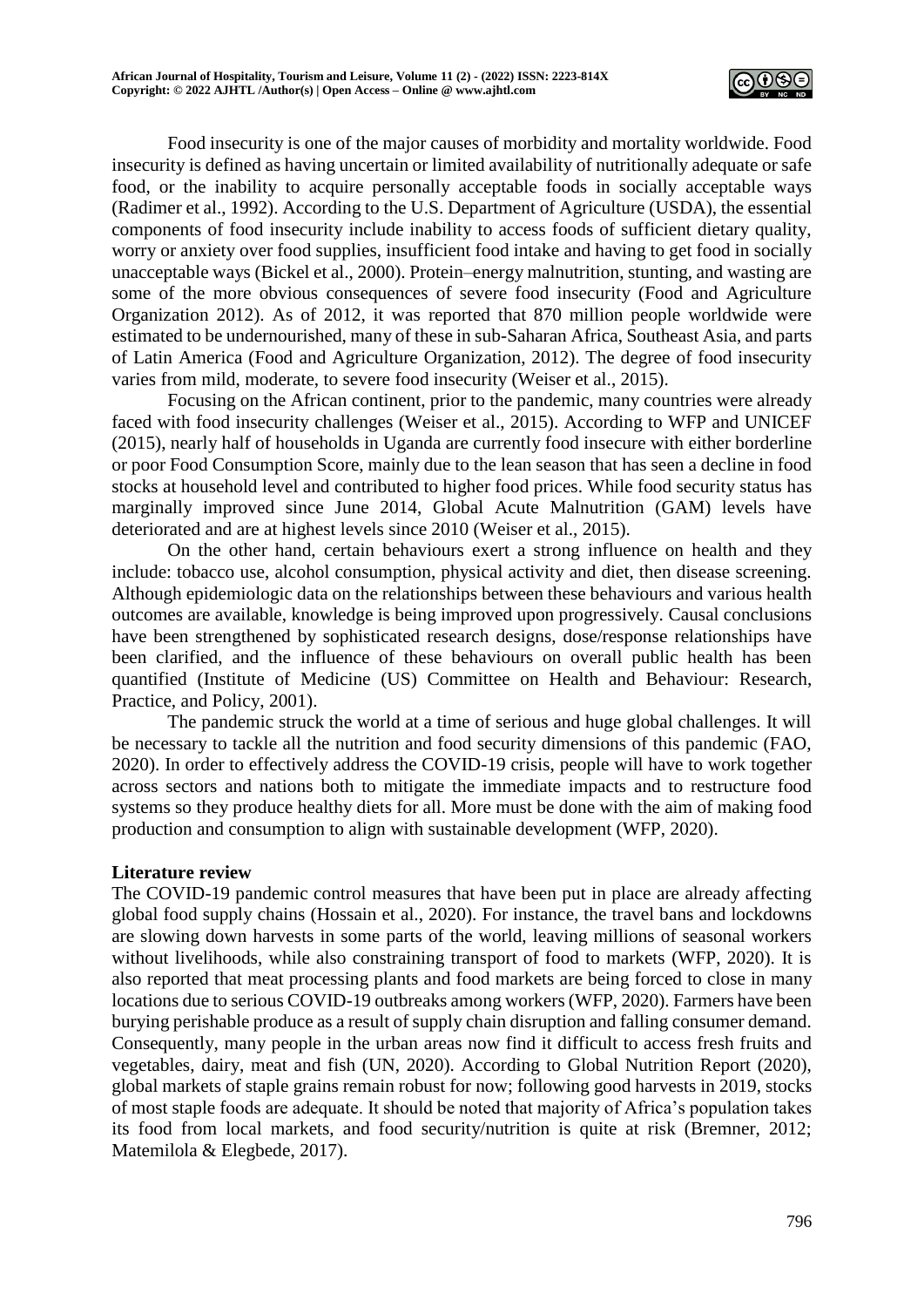

The coronavirus pandemic has caused governments across the world to enforce movement restrictions/lockdowns and social distancing rules, in a bid to adhere to public health recommendations aimed at containing the spread of the disease (Hossain et al., 2020). This has necessitated many changes in people's lifestyle ranging from reduced physical activities, more online activities, fluctuations in income and adjustments in eating habits, closure of offices/businesses, employees being asked to work from home except for essential services, while others have even lost their jobs (Bloch et al., 2020). This has led to high levels of unemployment and loss of income, while on the other hand, increase in the prices of foods are making it difficult for many to purchase. In many African countries, prices of basic foods have begun to rise at a time when people have less money. Before this COVID-19 pandemic, over 820 million people globally, were already reported to be highly food insecure. That number could nearly double before the end of the year due to the impacts of COVID-19 globally (WFP, 2020). Also, it has been reported that the number of 'under five' children who are stunted globally, is 144 million (about 20% prevalence worldwide) (UNICEF, 2020). These numbers could grow rapidly if effort is not made to mitigate the adverse effects of the pandemic on food security. The pandemic could push about 49 million people into extreme poverty in 2020 (Sánchez-Páramo, 2020). In many of the African countries, adequate relief/supplies and palliative measures have not been put place for the people. This may cause an increase in the incidence of undernutrition in the future.

The double burden of malnutrition also carries the problem of over nutrition on the one hand. Excessive food intake and consumption of unhealthy foods when indoors for a longperiod is common, and this leads to people being overweight and obese (Onyenweaku et al., 2019). On the other hand, many persons might change their eating habits taking into consideration factors like food availability or prices (because of food insecurity). Already, 18 out of 23 nations where undernourishment is prevalent are from Africa and projections point at the situation getting worse in the next decade (Matemilola & Elegbede, 2017). Reports have also shown that in sub-Saharan Africa, there has been an increase in the burden of NCDs over the past two decades as a result of the rising incidence of cardiovascular risk factors such as hypertension, unhealthy diets, reduced physical activity, etc; currently, NCDs are about to overtake communicable, neonatal and maternal diseases, combined as the leading cause of mortality by 2030 (Bigna & Noubiap, 2019). In addition to the increase of malnutrition, the lack of physical activity, consumption of tobacco and alcohol due to distress, are often reported during this COVID-19 lockdown period and these lifestyle habits are risk factors for noncommunicable diseases such as diabetes, hypertension and obesity (Cross et al., 1994). This may therefore increase the NCDs risk in Africa.

Food insecurity affects total caloric intake as well as diet quality (i.e., macro- and micronutrient intake) and nutritional status (Dixon et al., 2001). It has a wide range of negative health impacts beyond undernutrition. Studies of adults in resource-rich settings have shown that food insecurity is associated with poor self-reported health status (Stuff et al., 2004) and chronic disease risk factors, such as obesity (Dinour et al., 2007), and abnormal blood lipids (Seligman et al., 2010). Food insecurity has also been linked to high blood pressure, increased rates of diabetes and poor diabetes outcomes (Seligman et al., 2010), and developing gestational diabetes mellitus (Laraia et al., 2010). Household food insecurity has commonly been associated with depression, higher levels of perceived stress, and anxiety among women (Laraia et al., 2006; Whitaker et al., 2006).

Food insecurity is also associated with health behaviours affecting the prevention, management, and treatment of disease. An inability to meet subsistence needs, including household dietary needs, can lead people to make unhealthy decisions that may increase their risk of illness, such as engaging in risky sexual behaviours in exchange for food, or overreliance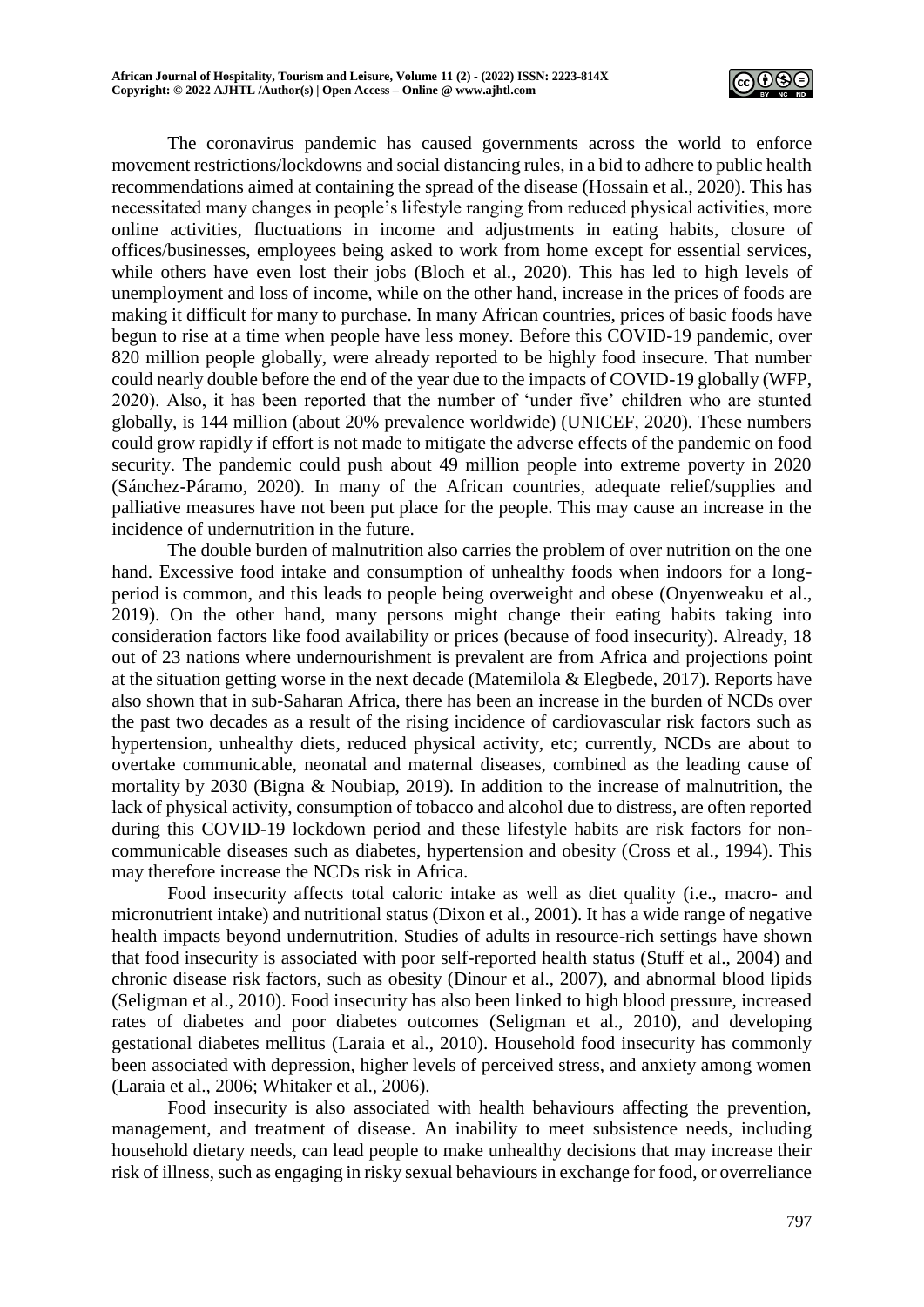

on cheap, nutrient-poor but calorie-dense foods. When sick, food insecurity and other competing subsistence needs (e.g., unstable housing) lead to worsened access and adherence to general medical care among low-income adults (Weiser et al. 2010). For example, in research among a national survey of low-income adults in the U.S., food insecurity was associated with postponing needed medications and care, and with increased hospitalizations (Kushel et al. 2006).

In addition, many negative habits can prove quite detrimental to health. Cigarettesmoking leads to an increased risk of heart disease, which is the leading cause of death in places like the United States (USDHHS, 2000). Cigarette-smoking is also linked with cancers of the lungs, pharynx, bladder and kidneys. One World Health Organization (WHO) report showed that the burden of disease and death attributable to tobacco in developed countries was substantially higher than that attributable to any other risk factor, including alcohol use, unsafe sex, hypertension, and physical inactivity (Murray & Lopez, 1996).

Alcohol has been identified as a main contributor to death in many countries (McGinnis & Foege, 1993), after tobacco use, diet and activity levels. Compared with other threats to human health, alcohol causes the widest variety of injuries (Rose, 1992). About 10% of people who begin drinking at age 21 or older develop alcohol dependence at some stage in life (Grant & Dawson, 1997; USDHHS, 2000). People with a family history of alcoholism have a higher prevalence of lifetime alcohol dependence than do those with no such history. The problem of alcohol consumption is mostly one of misdistribution, with many abstaining and many consuming at a hazardous level (Holman & English, 1996). The wide range of alcohol-induced illnesses and injuries is primarily attributable to differences in the amount, duration, and patterns of alcohol consumption as well as to differences in genetic vulnerability to particular alcohol-related consequences (USDHHS, 2000). Long-term excessive drinking increases risk for high blood pressure, irregularities of heart rhythm (i.e., arrhythmias), disorders of the heart muscle (i.e., cardiomyopathy), stroke, and it increases the risk of developing cancer of the mouth, throat, colon and rectum (USDHHS, 2000).

Similarly, diet and physical activity are behaviours that directly influence body weight. Many studies show that physically active people have significantly lower risk of coronary heart disease than do the inactive. Diet could be an etiologic factor in cancer. For instance, a consistent relationship between intake of fruit and vegetables and lower risk of many malignancies supports an anticancer effect of some component of these foods (Steinmetz & Potter, 1991). Epidemiologic evidence exists showing that fruits and vegetables that contain carotenoids reduce the risk of lung cancer (Ziegler et al., 1996). Consequently, a strong relationship exists between food insecurity and health outcomes of populations.

This study therefore seeks to evaluate the effect of the lockdown during the COVID-19 first wave on the state of food security in different African countries and to determine the health risk that may be associated with populations' lifestyle and behaviours. This research will also ascertain whether some populations record positive or negative changes in their dietary and lifestyle habits.

## **Methodology**

Three (3) African countries with high Gross Domestic Production in their respective regions, were selected for this indicative study. The choice of these three countries for this study was also as a result of the 3 researchers being resident in these countries for data collection during the lockdown. The countries are: South Africa (consisting of a large and densely race-mixed population), Cameroon in the Central part of Africa, and Nigeria (being the most populated country in the continent).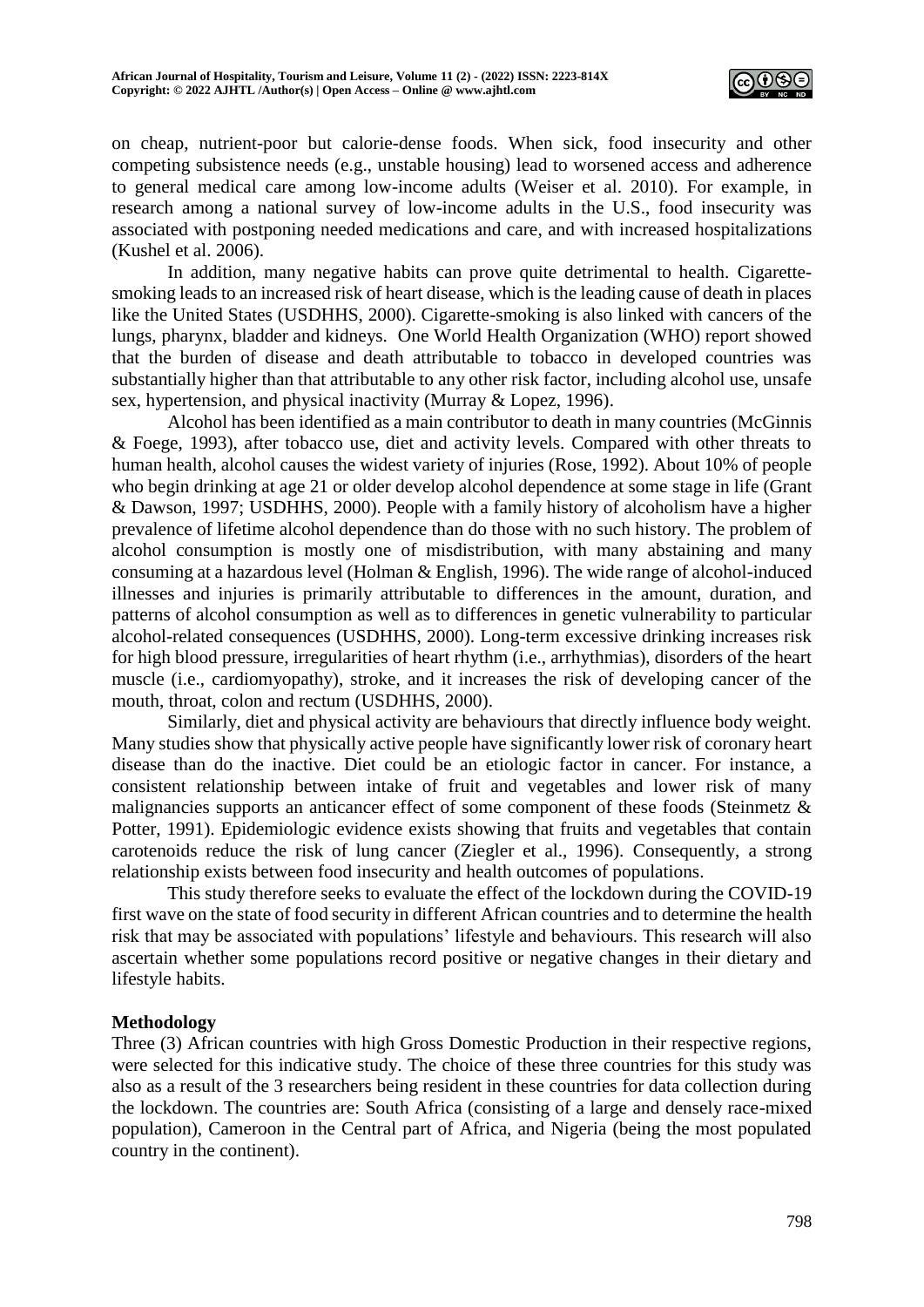

The population for the online cross-sectional study consisted of 818 respondents from three selected African countries mentioned above. The three African countries were selected for this study based on their large populations, lockdown duration as well as the availability of researchers/field workers in those places who assisted in data collection. In total, the following number of responses from the participating countries were: Cameroon 306, Nigeria 271 and South Africa 241. The survey was distributed to people across different socio-economic groups.

This study was carried out online for a period of 6 weeks (June-July 2020) and a target sample size of 800 was set. This period was characterized by a general application of lockdown measures across the globe due to the coronavirus pandemic. The findings were thereby reported on the 818 replies to an international online survey on food security and lifestyle behaviours (including dietary habits) during the COVID-19 lockdown.

In the three countries, random sampling was used to select the respondents, alongside the snowball sampling method bringing the total sample size to 818 participants. The questionnaire was circulated online using the survey link that was sent across to respondents electronically since movement was restricted and social distancing was introduced; hence it was not possible to go round physically to collect data during this period. Online surveys have proven to be quite popular and useful now due to the limitations posed by the current global pandemic. In snowball sampling, participants on the researcher's contact who were sent the questionnaire link, fill it and also circulate to their own contacts to fill.

Appropriate ethical approval was obtained for this research from the School of Tourism and Hospitality Research and Ethics Committee, University of Johannesburg.

Regarding informed consent and data privacy, espondents were asked to carefully read and understand the content summary first before proceeding to the questionnaire. During the informed consent process, survey participants were assured all data would be used for research purposes only. Participants' answers were anonymous and confidential according to Google's privacy policy. Participants were not permitted to provide their names nor contact details. Additionally, participants were able to stop study participation and leave the questionnaire at any stage before the submission process; thus, their responses would not be saved. Responses were saved only by clicking on the provided "submit" button. By completing the survey, participants acknowledged their voluntary consent to participate in this anonymous study.

A well-structured questionnaire was developed to gather information pertaining to food security and health risks from respondents. The questions were designed based on detailed literature review findings on the subject matter. The questionnaire was structured to gather socio-economic data, information on dietary intake before and during the COVID-19 lockdown (including a food frequency questionnaire) and lifestyle of the participants. The questionnaire was prepared, content-validated by two nutrition experts and a statistician, then converted into the online survey format using Google forms which ensured anonymity of the participants. Once the online questionnaire link was ready, it was piloted using 20 participants from the 3 countries under study – Cameroon, Nigeria and South Africa. The questionnaire was circulated electronically via the online survey link which was sent across to participants via their emails and other social media platforms such as WhatsApp and Facebook. The dietary choices and eating habits during the lockdown were studied in order to bring out food security issues and ascertain food consumption patterns.

## **Data analysis**

The Statistical Package for Social Sciences software (SPSS, version 25.0) was used to carry out all the statistical analyses. Descriptive statistics such as frequencies, percentages and charts, were used to define the proportion of responses for each question and the total distribution in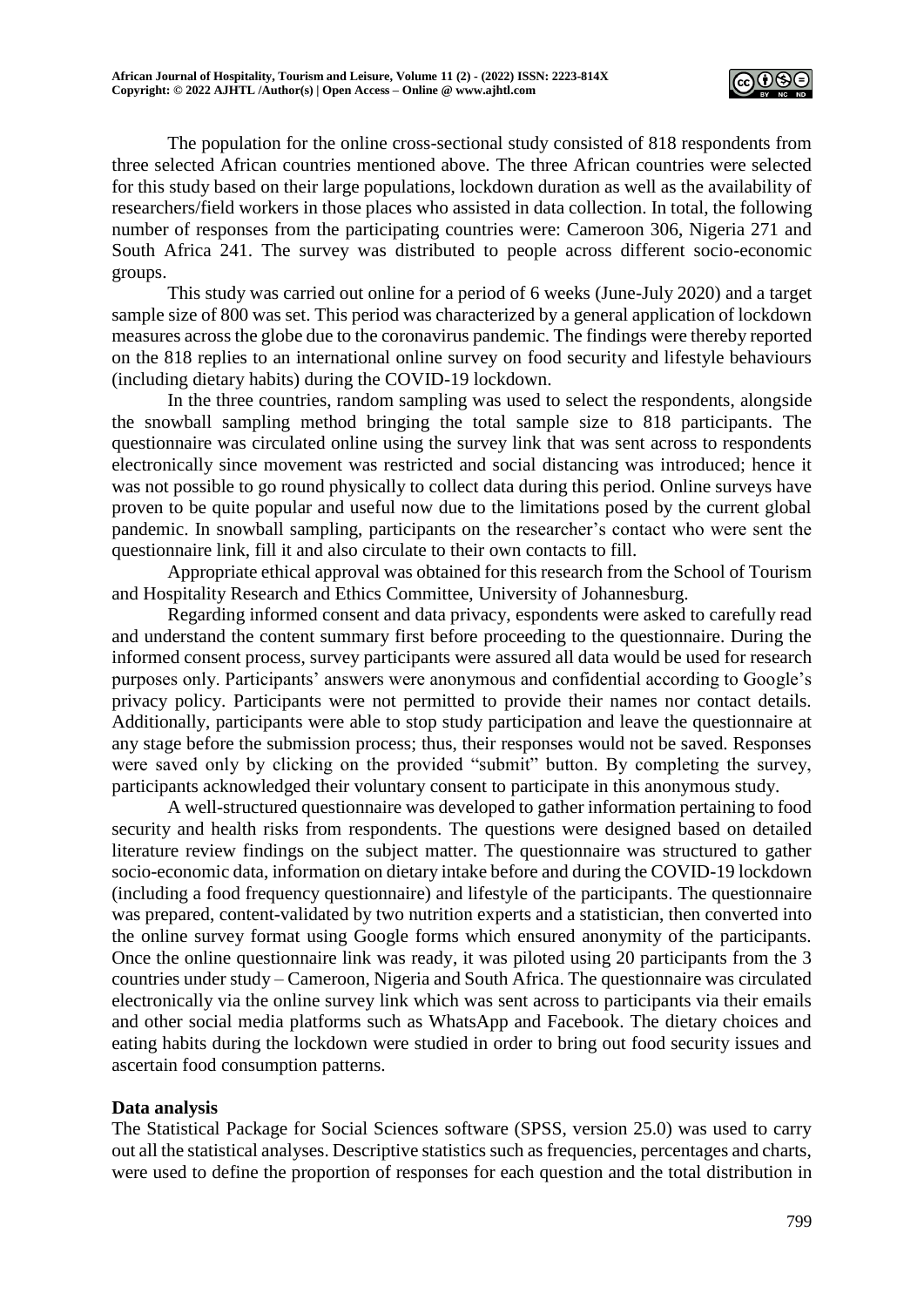

the total score of each questionnaire. Participants were asked to rate their consumption frequency of each specific food on a 5-point scale  $(1: Do not consume; 2: \leq 3$ times a week; 3: 3-5 times a week; 4: more than 5 times a week) and mean value calculated. An Analysis of Variance (ANOVA) of the Health Risk score of respondents per studied socio-demographic parameter was also performed based on their physical activity practice, alcohol and tobacco consumption, and their NCDs health status. For each of the 6 questions asked to assess this risk, a score from 0 (no risk) up to 3 (high risk) depending on the numbers of answer possibilities was given, and the total score out of 11 calculated. A two-sided  $P<0.05$  was considered statistically significant.

#### **Results and discussion**

## *Socio-demographics characteristics of the surveyed population*

Table 1 presents the socio-demographic characteristics of the surveyed population (818 people). The countries were represented thus: Cameroon - 37.4%, Nigeria - 33.1% and South Africa - 29.5%. Females constituted 59.3% of this population where five races were represented, the main one being Black followed by Indian, White, Coloured then Asian. Among them, 42.7% were aged between 18-29 years old while 40.8% were aged between 30-49 years. Most of them had a tertiary education level (79.8%) and just few had secondary education level (12.7%) or less (7.5%). A higher percentage of them reported to be single (54.4%) while 32.8% were married. Just 29.6% were living in a household of 1-2 persons, the others in either a 3-5 person households (41.9%) or above (28.5%). They generally had a public (25.4%) or private job (33.5%), a minority having an informal work (11.9%); 29.2% were unemployed. Their monthly income ranged from 'less than 300USD' to 'above 500USD' with many of them falling within the range of less than 300USD (65.8%) monthly income – below average.

| Variable                    | Frequency $(\% )$ | Variable                           | Frequency (%) | Variable                                        | Frequency $(\% )$ |  |  |  |
|-----------------------------|-------------------|------------------------------------|---------------|-------------------------------------------------|-------------------|--|--|--|
| <b>Country of residence</b> |                   | Age                                |               | People living in households                     |                   |  |  |  |
| Cameroon                    | 306 (37.4)        | 18-29                              | 349 (42.7)    | $1-2$                                           | 242(29.6)         |  |  |  |
| Nigeria                     | 271(33.1)         | 30-49                              | 334 (40.8)    | $3 - 5$                                         | 343 (41.9)        |  |  |  |
| South Africa                | 241 (29.5)        | 50 and more                        | 135 (16.5)    | 233(28.5)<br>6 or more                          |                   |  |  |  |
| Gender                      |                   | <b>Educational level</b>           |               | <b>Employment sector</b>                        |                   |  |  |  |
| Female                      | 485 (59.3)        | Primary level                      | 61(7.5)       | Informal                                        | 97(11.9)          |  |  |  |
|                             |                   |                                    |               | Private (working for a                          |                   |  |  |  |
| Male                        | 333 (40.7)        | Secondary school                   | 104(12.7)     | registered private company or<br>organizations) | 274 (33.5)        |  |  |  |
|                             |                   | University/Tertiary<br>institution | 653 (79.8)    | Public (working for the<br>government)          | 208(25.4)         |  |  |  |
|                             |                   |                                    |               | Unemployed                                      | 239 (29.2)        |  |  |  |
| Race<br>Asian               | 38(4.6)           | <b>Marital status</b><br>Divorced  | 56(6.8)       | Economic status based on monthly income         |                   |  |  |  |
| <b>Black</b>                | 573 (70.0)        | Married                            | 268 (32.8)    | Above average $(> 500$ USD)                     | 175(20.4)         |  |  |  |
| Coloured                    | 59 (7.2)          | Single                             | 445 (54.4)    | Average $(301-500USD)$                          | 133 (13.8)        |  |  |  |
| Indian                      | 76 (9.3)          | Widow                              | 49(6.0)       | Below average $(< 100$ USD)                     | 509 (65.8)        |  |  |  |
| White                       | 72(8.8)           |                                    |               |                                                 |                   |  |  |  |

Table 1. Socio-demographics characteristics of the surveyed population

## *Food security of the population*

No particular food insecurity problem could be reported from the survey carried out (Table 2a and 2b). This may be as a result of the study population comprising of educated people who generally earned a monthly income. Despite the fact that a large fraction of the study population fell under the lower income earning group (below average), the respondents were not really poor people. The broad classification of <300USD monthly income was adopted in order to embrace differences in the economy of the three countries studied here. It should be noted that South Africa, with a more advanced economy had more people earning higher than respondents from Cameroon and Nigeria (also as a result of their currencies' exchange rates with respect to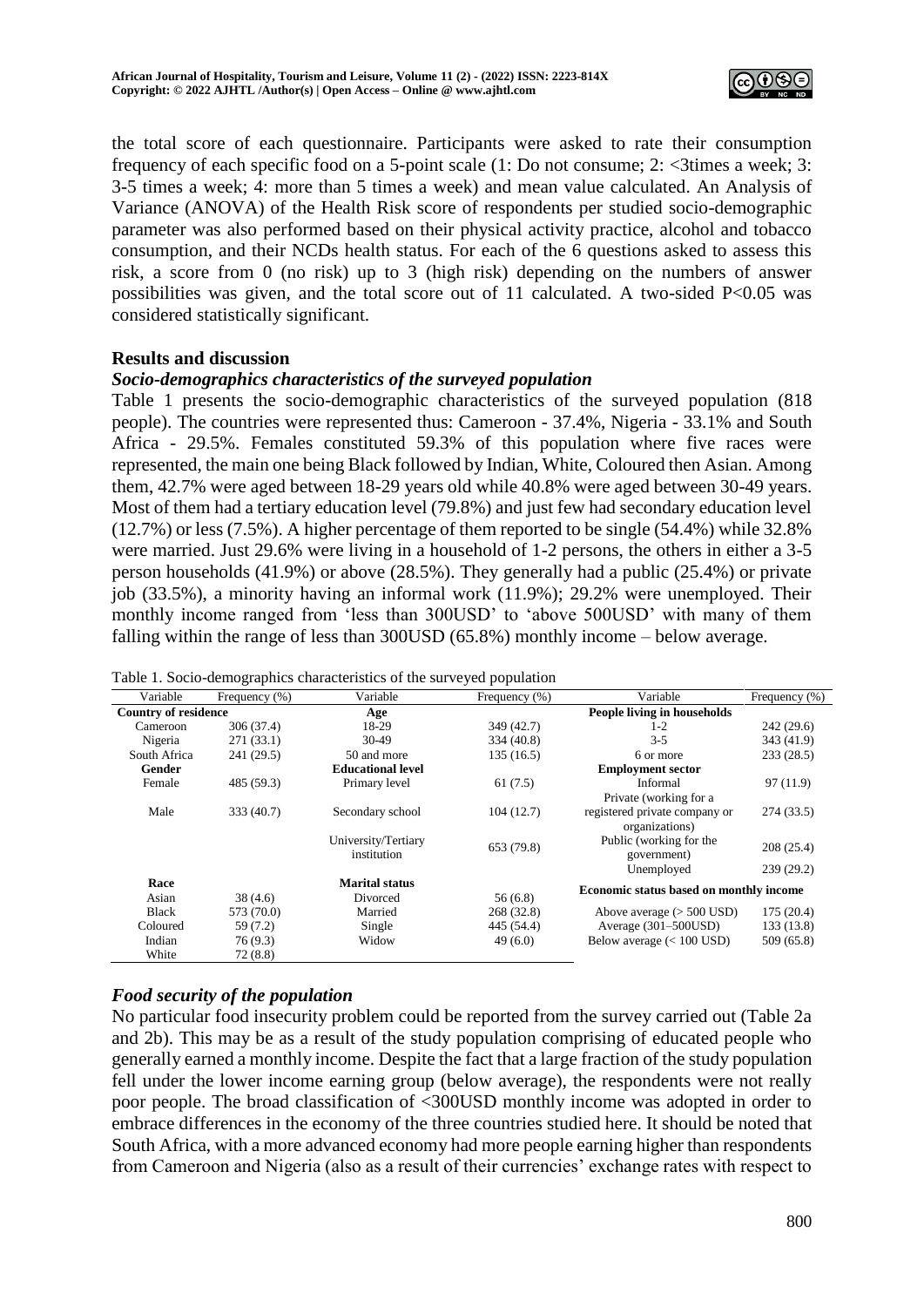

the USD which was used for classification in this study) (Kinuthia, 2021). This does not overrule the challenge of food security that exists in many parts of sub-Saharan Africa. According to the African Food Security Briefs (AFSB) about 33% of people in sub-Saharan Africa are suffering from undernutrition (Matemilola & Elegbede, 2017). Such persons may not have been covered by this survey due to the nature of this research being an online one, hence requiring internet facilities and some level of literacy for participation. Most people reported to generally eat twice a day in Cameroon and Nigeria (55% and 50% respectively), and three times a day in South Africa (40.9%). Respondents reported that they had skipped meals during the lockdown period, and they mostly skipped either breakfast (31.7%) or lunch (29.3%). The main reasons given for skipping meals were fasting or no appetite in Nigeria (36.5%) and South Africa (38.7%) but in Cameroon the main reason was lack of money to purchase enough food (19.9%) – this is worthy of note. Similarly, this country presented the highest proportion of respondents with a monthly income below average. This corresponds with the report of Sasson (2012) which asserted that many low- and middle-income countries in Africa, are plagued with the problem of poverty and inadvertently, food insecurity. In addition to all this, during the COVID-19 lockdown, many jobs were lost, food prices rose and food parcels were insufficient.

| <b>Questions</b>                                   | Answers                                   | Country  |         |              |  |  |
|----------------------------------------------------|-------------------------------------------|----------|---------|--------------|--|--|
|                                                    |                                           | Cameroon | Nigeria | South Africa |  |  |
|                                                    | Once                                      | 4.1%     | 3.3%    | 3.9%         |  |  |
| How many times do you eat daily                    | Twice                                     | 55.3%    | 51.7%   | 40.3%        |  |  |
| now?                                               | Three times                               | 37.8%    | 37.9%   | 40.9%        |  |  |
|                                                    | More than three times                     | 2.8%     | 7.1%    | 14.9%        |  |  |
| Do you skip meals during the                       | N <sub>0</sub>                            | 38.2%    | 23.7%   | 43.1%        |  |  |
| lockdown?                                          | Yes                                       | 61.8%    | 76.3%   | 56.9%        |  |  |
|                                                    | None                                      | 32.1%    | 13.3%   | 35.4%        |  |  |
| If                                                 | <b>Breakfast</b>                          | 31.3%    | 38.4%   | 24.3%        |  |  |
| yes, which<br>meals<br>do<br>you<br>normally skip? | Lunch                                     | 24.0%    | 32.2%   | 33.1%        |  |  |
|                                                    | Dinner                                    | 8.9%     | 9%      | $6.1\%$      |  |  |
|                                                    | All                                       | 3.7%     | 7.1%    | 1.1%         |  |  |
|                                                    | Not skipping                              | 26.8%    | 6.6%    | 28.7%        |  |  |
|                                                    | I am watching my weight                   | 14.2%    | 23.2%   | 9.4%         |  |  |
| What is your most principal reason                 | No money for enough food                  | 19.9%    | 12.3%   | 5.0%         |  |  |
| for skipping meals?                                | Lack of time                              | 13.4%    | 7.6%    | 12.2%        |  |  |
|                                                    | Others such as fasting, no appetite, etc. | 14.2%    | 36.5%   | 38.7%        |  |  |

Table 2a: Food security across the sub-Saharan regions

The key cause of food insecurity is inadequate food production. Since the global food crisis of 2007/2008, there has been an increasing awareness throughout the world that production of better/healthy food must be improved; and we must all focus on achieving this goal. Sub-Saharan Africa needs and wants to make its own green revolution (Sasson, 2012). The African challenge indeed is key to mitigating food insecurity in the world. Commitments were made by the heads of states and governments of the African Union to double the part of their domestic budgets devoted to agriculture in 2010 – 2011, so as to reach 10%; efforts must be sustained towards keeping these commitments in order to see results (Kempf, 2010). Thus, Africa must embrace technical solutions and improve its practice of sustainable agriculture while implementing economic and political measures, in order to make the green revolution a total reality (Kempf, 2010). The movement restrictions and closure of workplaces during the lockdown further limited people's access to income-generating activities and markets, hampering access to food. It is reported that the number of food insecure people in Africa rose to almost 22 million in 2020 which is an increase of almost 70% from the same period in 2019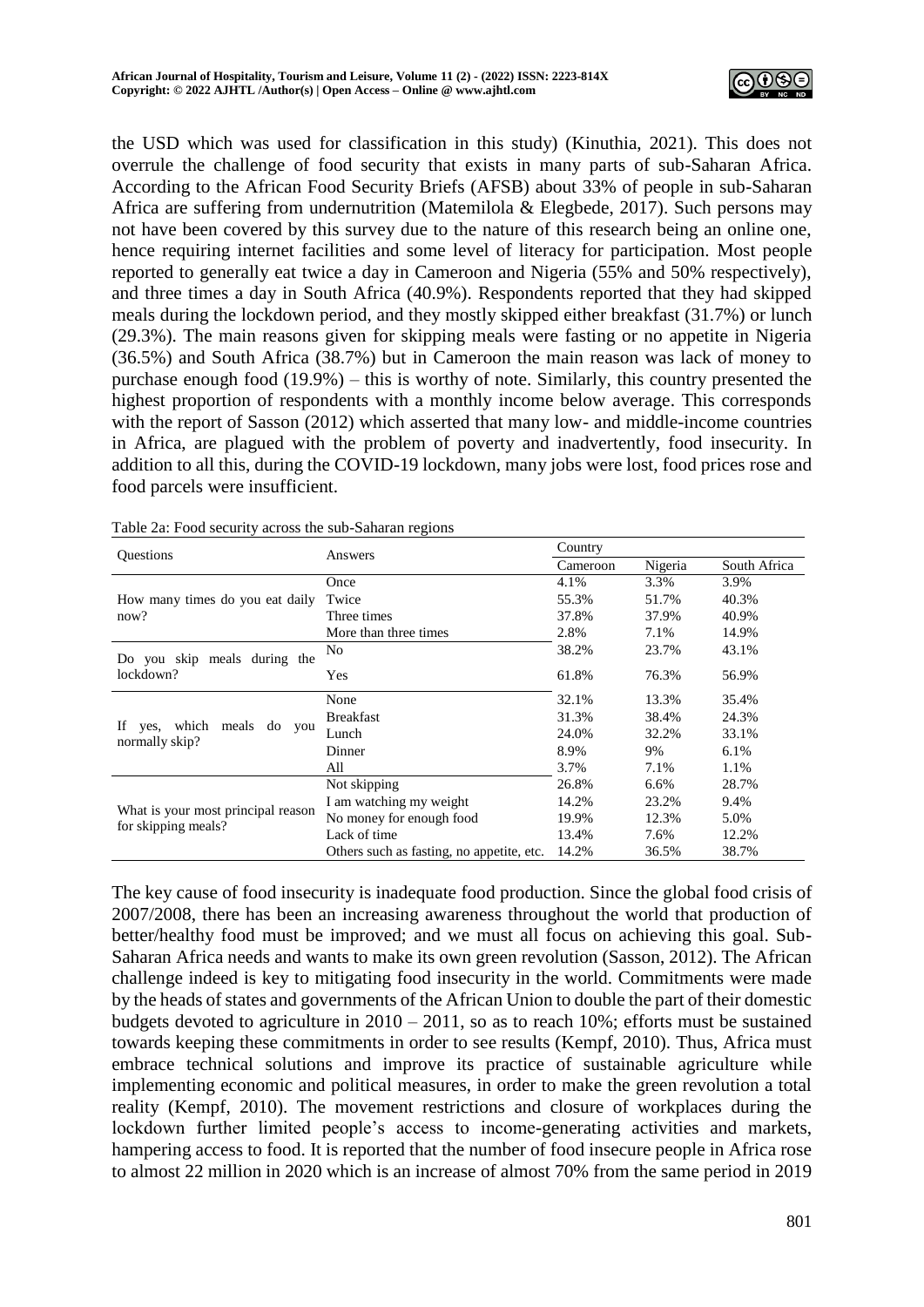

(WFP, 2020). Without targeted support, the number of food insecure people is expected to keep rising in subsequent years (WFP, 2020). It is also imperative that government policies should be aimed at protecting African farmers and rural communities against unfair trade, competition, and dumping of cheap/excessively processed unhealthy food products from developed Western countries.

Table 2b: Food security across the continent during the pandemic (N=818)

| <b>Ouestions</b>                                          | Answers                                                                                                                                                                                                                                                                     |
|-----------------------------------------------------------|-----------------------------------------------------------------------------------------------------------------------------------------------------------------------------------------------------------------------------------------------------------------------------|
| How many times do you eat daily now?                      | Once $(3.8\%)$ ; Twice $(49.8\%)$ ; Thrice $(38.7\%)$ ; More than three times $(7.7\%)$                                                                                                                                                                                     |
| meals during<br>skip<br>the<br>Do.<br>vou                 |                                                                                                                                                                                                                                                                             |
| lockdown?                                                 | Yes $(65.2\%)$ ; No $(34.8\%)$                                                                                                                                                                                                                                              |
| If yes, which meals do you normally                       |                                                                                                                                                                                                                                                                             |
| skip?                                                     | None (26.8%); Breakfast (31.7%); Lunch (29.3%); Dinner (8.2%); All (4.1%)                                                                                                                                                                                                   |
| What is your most principal reason for<br>skipping meals? | I am watching my weight (15.8%); I prefer snacks to food (3.8%); Lack of money<br>to purchase enough food $(6.3\%)$ ; Lack of time $(11.1\%)$ ; No cooked food available<br>fasting,<br>$(6.9\%)$ :<br>such<br><b>Others</b><br>$(28.6\%)$<br>appetite,<br>as<br>no<br>etc. |

## *Food consumption frequency of the population*

Table 3 describes the dietary patterns of the study population depending on the country and gender. From the list that was presented, the highest consumption of cooked and raw vegetables/salads, fruits and teas was by females in South Africa (consumed 3-5 times). This pattern seemed to vary in Cameroon and Nigeria where teas seemed to be less consumed (<3 times per week); this could be attributed to their relatively hotter climate. In Cameroon and Nigeria, starchy foods such as starchy swallows, white rice and yams were more consumed (up to 3-5 times a week). South Africa appeared as the one consuming the most coffee (3-5 times a week) - which could be due to their cold climatic temperatures and also the highest consumer of alcoholic drinks. The other foods mentioned in the list were generally consumed less than 3 times a week, those close to not being consumed at all were pies (pastries), burgers, grains (like millet and sorghum) and canned meats in Cameroon. Pies, yam, ripe/ unripe plantain and nonalcoholic wine were the least frequently consumed in South Africa; for Nigeria, burger, brown rice and energy drinks were the least consumed. Generally, males tended to consume pies, brown rice energy and alcoholic drinks more in comparison to females who consumed more cooked vegetables, fruits, juices and some other foods. This may be as a result of the fact that usually women cook more than men, and also African women tend to watch their weight a lot due to their physiological tendency to put on weight as they advance in age (Case & Menendez, 2010; Micklesfield et al., 2013). This goes a long way to affect their dietary choices.

In the surveyed population, 96.2% were aware of the importance of a healthy diet in the fight against COVID-19 pandemic and 84.2% agreed that foods such as green vegetables, onions, mushrooms, beans/peas, berries and other micro-nutrients rich foods are helpful in boosting immune system. This corresponds with the report of high nutritional knowledge among school children in Ghana (Antwi, 2020). The nutritional knowledge of the surveyed population can be said to have impacted on their dietary choices and consumption pattern as most of the processed/unhealthy foods and drinks (such as burgers, pies, canned meats, carbonated and alcoholic drinks) were not reported to be consumed too frequently by the surveyed population. The average frequency of consumption of alcoholic drinks was also reasonably low in all three countries among both men and women – maybe due to alcohol bans and uncertainties during the time of the survey. This is commendable because excessive consumption of alcohol has been reported as a risk factor for chronic diseases such as diabetes, cancer and liver failure (Opadijo et al., 2004).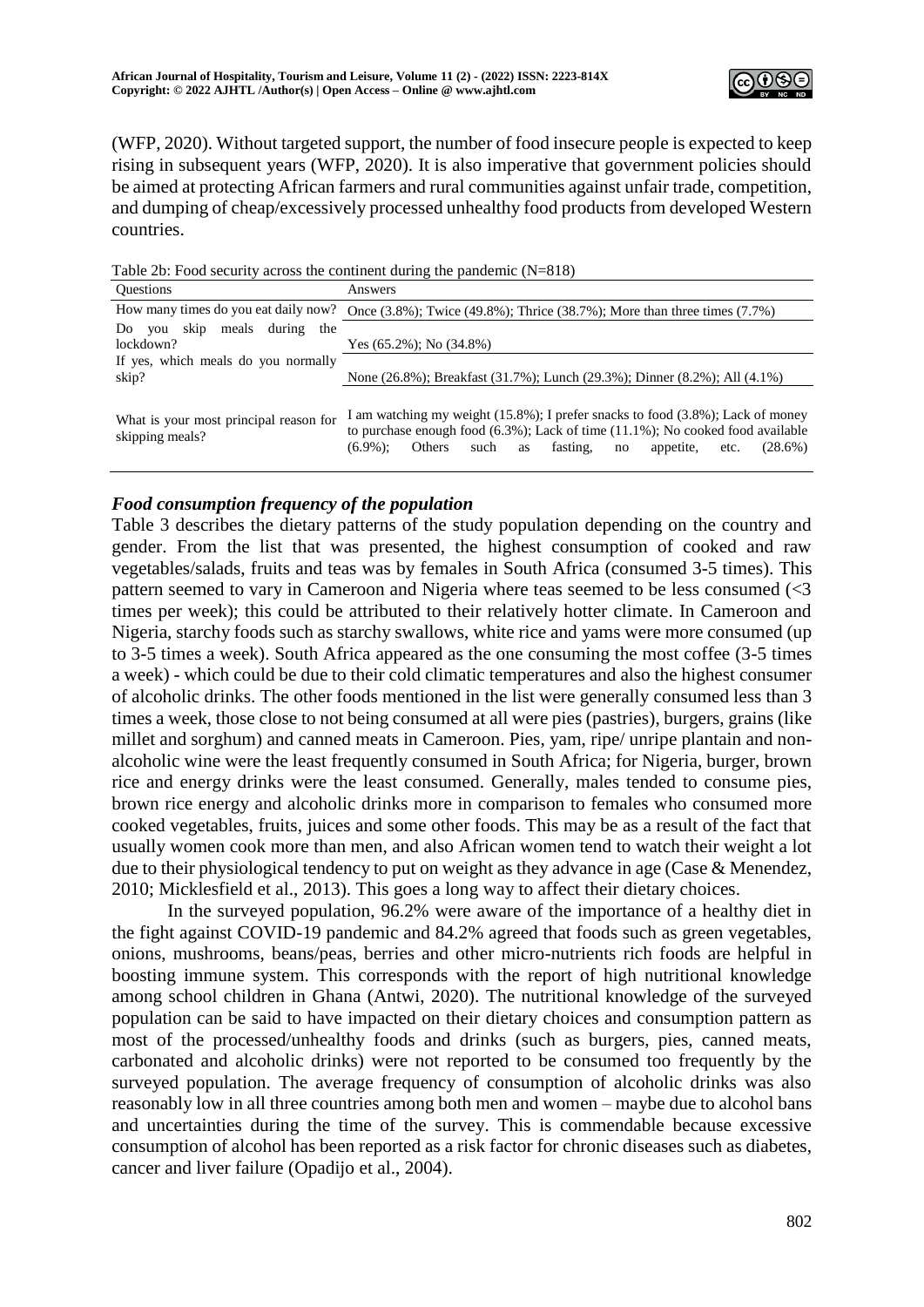

On the other hand, age and monthly income appeared as significantly determining the perception of the impact of lockdown measures on food choices (P<0.05). Indeed, young people and poor people appeared as more affected compared to old people and affluent people, respectively.

|  | Table 3: Food consumption frequency of the different sub-populations |  |
|--|----------------------------------------------------------------------|--|
|  |                                                                      |  |

|                                              | Cameroon |      | Nigeria |      | South Africa |      |
|----------------------------------------------|----------|------|---------|------|--------------|------|
|                                              | Female   | Male | Female  | Male | Female       | Male |
| Pies                                         | 1.11     | 1.12 | 1.36    | 1.37 | 1.18         | 1.45 |
| Grilled/fried chicken                        | 1.64     | 1.66 | 1.86    | 1.82 | 2.10         | 2.12 |
| Grilled/fried fish                           | 1.94     | 2.00 | 1.76    | 1.82 | 1.86         | 1.69 |
| Brown rice                                   | 1.53     | 1.92 | 1.27    | 1.51 | 1.69         | 1.88 |
| Pasta                                        | 1.72     | 1.81 | 1.92    | 1.63 | 1.97         | 2.05 |
| Cooked vegetables                            | 2.14     | 2.04 | 2.65    | 2.54 | 3.08         | 2.60 |
| Raw vegetables/salads                        | 1.76     | 1.78 | 2.11    | 1.95 | 2.54         | 2.40 |
| Fruits (Oranges, mangoes)                    | 2.50     | 2.20 | 2.82    | 2.76 | 2.93         | 2.62 |
| <b>Burger</b>                                | 1.10     | 1.13 | 1.16    | 1.20 | 1.40         | 1.38 |
| Starchy meals (swallows)                     | 1.89     | 1.82 | 2.73    | 2.68 | 1.96         | 1.95 |
| Chips                                        | 1.42     | 1.51 | 1.56    | 1.57 | 1.85         | 1.79 |
| White bread rolls                            | 2.40     | 2.43 | 2.30    | 2.09 | 1.72         | 1.81 |
| Sweet potato                                 | 1.52     | 1.57 | 1.79    | 1.66 | 2.09         | 1.90 |
| White rice                                   | 2.14     | 2.25 | 2.58    | 2.59 | 2.12         | 2.31 |
| Yam                                          | 1.38     | 1.49 | 2.27    | 2.27 | 1.18         | 1.17 |
| Grains - Oats, millet, sorghum (guinea corn) | 1.21     | 1.25 | 1.99    | 1.94 | 2.08         | 2.38 |
| Pap (maize meal)                             | 1.74     | 1.83 | 1.77    | 1.78 | 1.85         | 1.86 |
| Unripe plantain                              | 1.40     | 1.54 | 1.81    | 1.94 | 1.08         | 1.10 |
| Ripe plantain                                | 2.00     | 1.95 | 1.92    | 1.89 | 1.13         | 1.07 |
| Beans                                        | 1.99     | 2.00 | 2.45    | 2.58 | 2.18         | 2.12 |
| Boiled/Fried eggs                            | 2.05     | 2.01 | 2.58    | 2.37 | 2.40         | 2.38 |
| Red meat e.g beef                            | 1.94     | 2.02 | 2.44    | 2.25 | 2.24         | 2.24 |
| Canned meats e.g corned beef, hot dogs, beef | 1.15     | 1.25 | 1.28    | 1.43 | 1.25         | 1.36 |
| chunks                                       |          |      |         |      |              |      |
| Butter, cheese                               | 1.62     | 1.48 | 1.58    | 1.49 | 2.37         | 2.45 |
| Carbonated drinks e.g coke                   | 1.55     | 1.81 | 1.82    | 1.86 | 1.59         | 1.86 |
| Teas                                         | 1.92     | 2.18 | 2.36    | 2.23 | 2.82         | 2.57 |
| Coffee                                       | 1.48     | 1.76 | 1.39    | 1.44 | 2.47         | 2.57 |
| Energy drinks                                | 1.30     | 1.46 | 1.13    | 1.44 | 1.18         | 1.36 |
| Beverages such as Cocoa                      | 1.26     | 1.34 | 2.25    | 2.08 | 1.58         | 1.50 |
| Alcoholic drinks                             | 1.29     | 1.70 | 1.18    | 1.37 | 1.45         | 1.55 |
| Smoothies                                    | 1.35     | 1.24 | 1.67    | 1.47 | 1.60         | 1.52 |
| Freshly-squeezed juices                      | 1.82     | 1.68 | 1.68    | 1.73 | 1.80         | 1.57 |
| Non-alcoholic Wine                           | 1.27     | 1.39 | 1.51    | 1.62 | 1.06         | 1.19 |
| Yoghurts                                     | 1.75     | 1.75 | 1.63    | 1.58 | 2.40         | 2.07 |

Scale: 1: Do not consume; 2: <3times a week; 3: 3-5 times a week; 4: more than 5 times a week

#### *Change in health risk associated with COVID-19 measures*

The analysis of the surveyed population habits in relation to risk of non-communicable diseases (Table 4a) revealed an increase in sport habits for some respondents (as high as 40.3% in Nigeria), but also a decrease for many others (as high 45.9% in South Africa). Majority of the people were not consuming alcohol (58.5% in Cameroon, 81.5% in Nigeria and 64.6% in South Africa) or consumed less than 3 times a week (Cameroon – 37%), the pandemic having led mostly to a consumption reduction (about 31% average for the 3 countries). It is also possible that the bans on consumption of alcohol in public places during the initial strict lockdown in most countries, may also have resulted in this decline (Butler et al., 2021). Similar tendency could be observed regarding smoking (over 95% of non-smokers in Cameroon and Nigeria, 87% not smoking in South Africa - 18% of this reported smoking reduction with the COVID-19 lockdown). Just less than 15% of this surveyed population in all 3 countries reported to be already affected by an NCD before the pandemic. The use of a scoring approach to assess the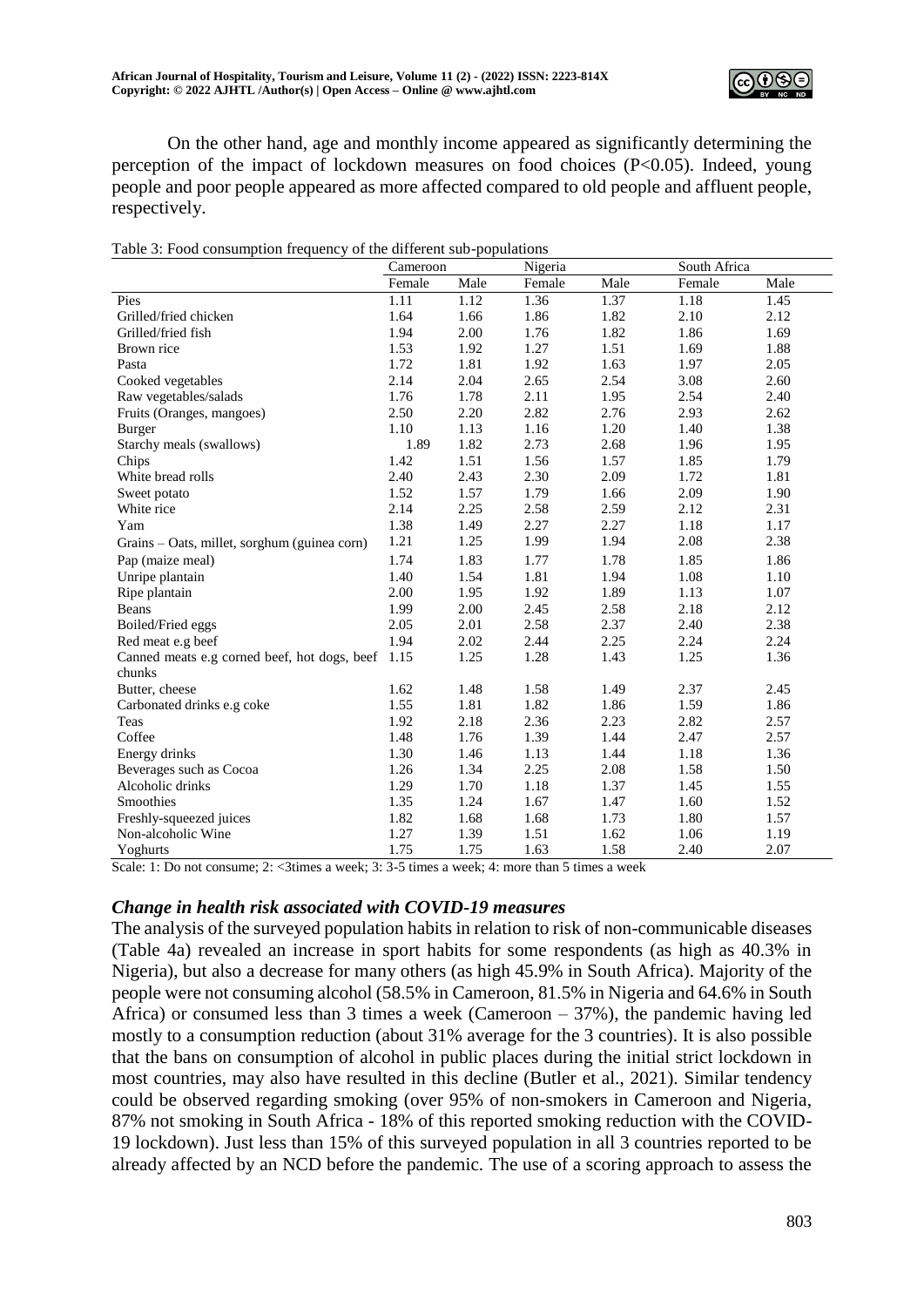

health risk level (Table 4b) pointed out country, gender, race and number of people in the household as determining variables which affected the health risk factors. In fact, the health risk tended to be higher in South Africa, among males, white people, concubines, those living in a household of maximum 2 persons and in those with primary level education. There was no observed significant difference in health risks among respondents based on their age, educational level or monthly income.

The reduced physical activity observed in the study population is in consonance with that of Ammar et al. (2020) who documented a similar report from an international survey of over 1000 participants. This phenomenon is attributable to the lockdown, closure of offices, business and schools. This may also be responsible for the general drop in consumption of alcohol and tobacco as people could not go out with friends to drinking/bars parlours. The WHO (2020) published an article on the need for people to embrace a healthy lifestyle and ensure they are physically active during the lockdown; the published guidelines aim at reducing the incidence of chronic diseases such as obesity, hypertension, and diabetes, during the pandemic. This is expedient in these times, as reports show that morbidities associated with COVID-19 are more severe in people living with NCDs and recovery rates are relatively lower than for healthy persons (Narici et al., 2020). Looking at the overall picture, the countries showed some positive changes in lifestyle habits as seen in Table 4a where  $25 - 40\%$  of the respondents in the 3 countries recorded increase in physical activities and also about 23% (Cameroon and Nigeria) – 40% (South Africa) of alcohol consumers admitted a decrease in their alcohol intake. It is also worthy of note that in Nigeria, there was no respondent report of alcohol intake more than 5 times a week.

|                                                                                                 |                                      | Country                  |         |              |  |
|-------------------------------------------------------------------------------------------------|--------------------------------------|--------------------------|---------|--------------|--|
| Questions                                                                                       | Answers                              | Cameroon                 | Nigeria | South Africa |  |
|                                                                                                 | $No - Less$                          | 34.6%                    | 31.3%   | 45.9%        |  |
| Do you exercise more frequently during the lockdown<br>period? (indoor & outdoor exercises).    | Same<br>N <sub>0</sub><br>difference | 40.7%                    | 28.4%   | 27.1%        |  |
|                                                                                                 | $Yes - More$                         | 24.8%                    | 40.3%   | 27.1%        |  |
|                                                                                                 | I do not consume                     | 58.5%                    | 81.5%   | 64.6%        |  |
|                                                                                                 | Less than 3 times                    | 37.0%                    | 15.2%   | 28.7%        |  |
| How often do you take alcohol in a week?                                                        | 3 to 5 times                         | 4.1%                     | 3.3%    | 5.5%         |  |
|                                                                                                 | More than 5 times                    | 0.4%                     |         | 1.1%         |  |
|                                                                                                 | Less important                       | 23.6%                    | 23.7%   | 40.3%        |  |
| What is your alcohol consumption like now compared to                                           | No change                            | 71.5%                    | 73.5%   | 54.7%        |  |
| before the lockdown?                                                                            | More important                       | 4.9%                     | 2.8%    | 5.0%         |  |
|                                                                                                 | I do not                             | 99.2%                    | 98.1%   | 87.3%        |  |
|                                                                                                 | Less than 3 times                    | 0.8%                     |         | 6.6%         |  |
| How often do you smoke in a week?                                                               | 3 to 5 times                         |                          | 0.9%    | 2.8%         |  |
|                                                                                                 | More than 5 times                    | $\overline{\phantom{a}}$ | 0.9%    | 3.3%         |  |
| What is your smoking habit like now compared to before the                                      | Less important                       | 6.5%                     | 17.1%   | 18.2%        |  |
| lockdown?                                                                                       | No change                            | 91.5%                    | 82%     | 77.3%        |  |
|                                                                                                 | More important                       | 2.0%                     | 0.9%    | 4.4%         |  |
| Have you been previously (before lockdown) diagnosed of No                                      |                                      | 91.1%                    | 92.4%   | 86.7%        |  |
| chronic disease? (e.g diabetes, obesity, cancer,<br>any<br>respiratory disease, mental illness) | Yes                                  | 8.9%                     | 7.6%    | 13.3%        |  |

Table 4a: Lifestyle habits and health risks associated with NCDs

This may also be partly responsible for the low incidence of chronic diseases reported by the surveyed population. This is in slight contrast to a recent poll (in Australia) conducted by the Foundation for Alcohol Research and Education (FARE, 2020) from 3 - 5 April, 2020 which found that 20% of Australians reported buying more alcohol than usual during the COVID-19 pandemic, and in these households 70% of Australians were drinking more than usual since the COVID-19 outbreak (FARE, 2020). Aside depression, an assumption given for this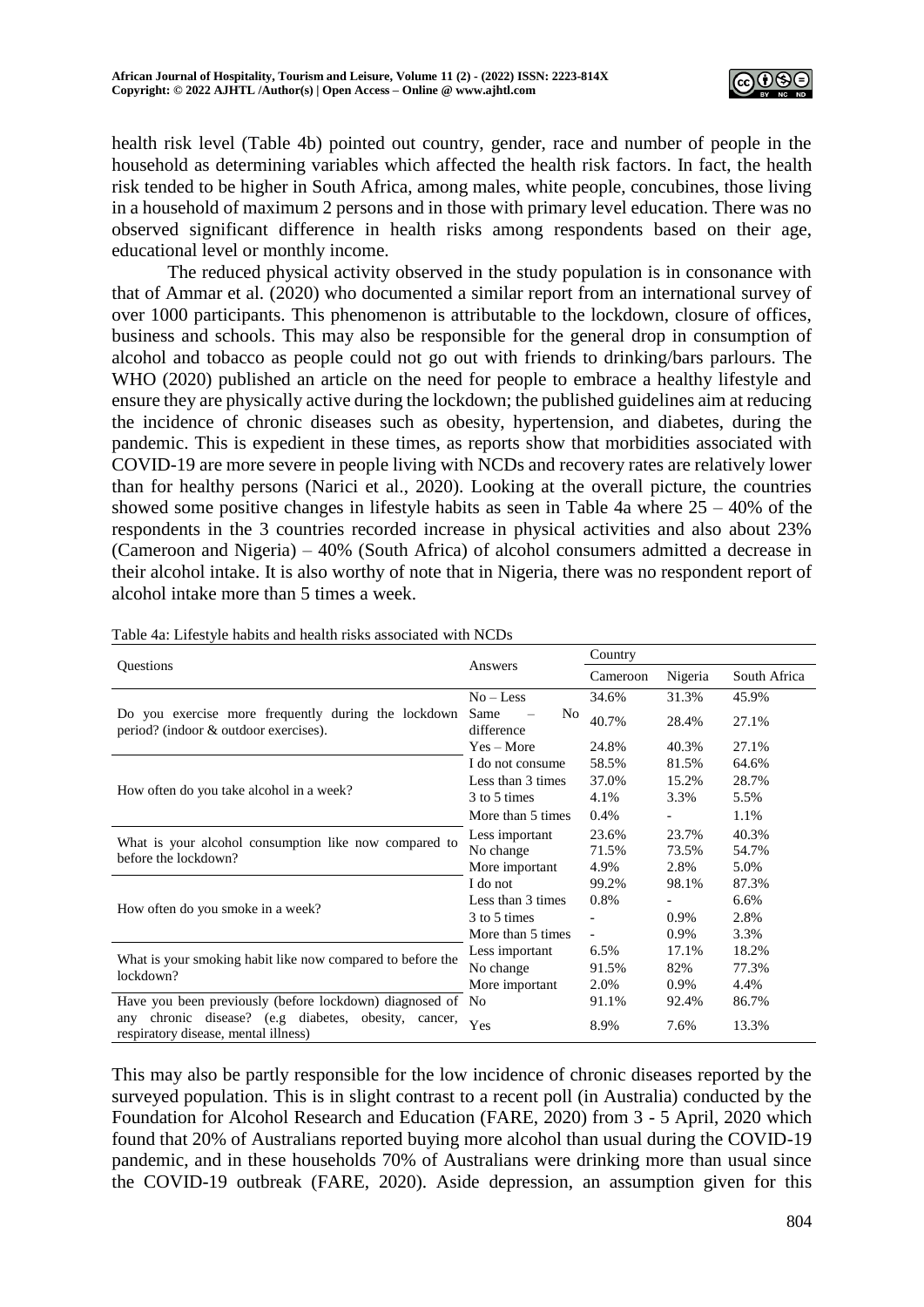

increase in alcohol intake was the myth that alcohol kills COVID-19. In another scenario, a recent opinion survey carried out in the United Kingdom reported that about 33% were taking steps to reduce or stop drinking, while 6 had stopped completely (Holmes, 2020).

|                   |                                  | Score<br>ANOVA between groups |                |                  |                |                |    |                |                |           |       |
|-------------------|----------------------------------|-------------------------------|----------------|------------------|----------------|----------------|----|----------------|----------------|-----------|-------|
| Variable          |                                  | Mean                          | Std. Deviation | Minimum          | Maximum        | Sum<br>Squares | of | df             | Mean<br>Square | ${\bf F}$ | Sig.  |
|                   | Cameroon                         | 1.73                          | 1.020          | $\mathbf{0}$     | 5              |                |    |                |                |           |       |
| Country           | Nigeria                          | 1.29                          | 1.149          | $\mathbf{0}$     | 7              | 59.809         |    | $\overline{2}$ | 29.904         | 19.430    | 0.000 |
|                   | South Africa                     | 2.07                          | 1.573          | $\boldsymbol{0}$ | $\,$ 8 $\,$    |                |    |                |                |           |       |
|                   | Female                           | 1.55                          | 1.242          | $\boldsymbol{0}$ | 8              |                |    |                |                |           |       |
| Gender            | Male                             | 1.88                          | 1.307          | $\mathbf{0}$     | $\tau$         | 16.011         |    | $\mathbf{1}$   | 16.011         | 9.973     | 0.002 |
|                   | Asian                            | 2.00                          | 0.000          | $\mathfrak{2}$   | $\sqrt{2}$     |                |    |                |                |           |       |
|                   | <b>Black</b>                     | 1.57                          | 1.159          | $\mathbf{0}$     | $\overline{7}$ |                |    |                |                |           |       |
| Race              | Coloured                         | 2.26                          | 1.711          | $\theta$         | 7              | 48.837         |    | 4              | 10.959         | 6.984     | 0.000 |
|                   | Indian                           | 2.20                          | 1.522          | $\theta$         | 6              |                |    |                |                |           |       |
|                   | White                            | 2.39                          | 1.840          | $\boldsymbol{0}$ | $\,$ 8 $\,$    |                |    |                |                |           |       |
|                   | 18-29                            | 1.62                          | 1.210          | $\boldsymbol{0}$ | $\tau$         |                |    |                |                |           |       |
| Age               | 30-49                            | 1.74                          | 1.290          | $\mathbf{0}$     | 8              | 2.137          |    | 2              | 1.069          | 0.656     | 0.519 |
|                   | 50 and more                      | 1.65                          | 1.466          | $\theta$         | $\overline{7}$ |                |    |                |                |           |       |
| Education         | Primary level                    | 3.00                          |                | 3                | 3              |                |    |                |                |           |       |
|                   | Secondary<br>school              | 1.82                          | 1.483          | $\mathbf{0}$     | 6              | 2.696          |    | $\overline{2}$ | 1.348          | 0.827     | 0.438 |
| level             | University/                      |                               |                |                  |                |                |    |                |                |           |       |
|                   | Tertiary<br>institution          | 1.67                          | 1.260          | $\mathbf{0}$     | 8              |                |    |                |                |           |       |
|                   | Concubined                       | 2.38                          | 0.916          | 1                | 4              |                |    |                |                |           |       |
| Marital           | Divorced                         | 1.75                          | 0.967          | $\boldsymbol{0}$ | 4              |                |    |                |                |           |       |
|                   | Married                          | 1.61                          | 1.264          | $\boldsymbol{0}$ | 9              | 7.959          |    | $\overline{4}$ | 1.990          | 1.224     | 0.299 |
| status            | Single                           | 1.68                          | 1.274          | $\mathbf{0}$     | 8              |                |    |                |                |           |       |
|                   | Widow                            | 2.15                          | 1.951          | $\overline{0}$   | $\tau$         |                |    |                |                |           |       |
| Numbers of        | $1-2$                            | 1.92                          | 1.402          | $\theta$         | 7              |                |    |                |                |           |       |
| people in the     | $3 - 5$                          | 1.69                          | 1.275          | $\mathbf{0}$     | $\,$ 8 $\,$    | 23.436         |    | 2              | 11.718         | 7.340     | 0.001 |
| household         | 6 or more                        | 1.40                          | 1.077          | $\theta$         | 6              |                |    |                |                |           |       |
|                   | Informal                         | 1.83                          | 1.410          | $\mathbf{0}$     | $\tau$         |                |    |                |                |           |       |
| Employment        | Private                          | 1.78                          | 1.252          | $\theta$         | 8              |                |    |                |                |           |       |
| sector            | Public                           | 1.54                          | 1.283          | $\theta$         | $\tau$         | 6.813          |    | 3              | 2.271          | 1.397     | 0.242 |
|                   | Unemployed                       | 1.64                          | 1.257          | $\mathbf{0}$     | $\overline{7}$ |                |    |                |                |           |       |
| Monthly<br>income | Affluent $(> 500$<br>USD)        | 1.85                          | 1.587          | $\mathbf{0}$     | 8              |                |    |                |                |           |       |
|                   | Above average<br>$(300-500$ USD) | 1.67                          | 1.171          | $\boldsymbol{0}$ | 5              | 3.993          |    | 3              | 1.331          | 0.817     | 0.485 |
|                   | Average $(100 -$<br>300 USD)     | 1.68                          | 1.326          | $\boldsymbol{0}$ | $\tau$         |                |    |                |                |           |       |

| Table 4b: Change in lifestyle/associated health risk factors with sociodemographic variables |  |
|----------------------------------------------------------------------------------------------|--|
|                                                                                              |  |

\*Parameters with  $p < 0.05$  are significant

#### **Conclusion and recommendations**

The results of this study showed no serious food security issues for educated people with stable monthly incomes in the surveyed populations. This does not undermine the fact that there are countries in sub-Saharan Africa experiencing food insecurity and are in need of interventions. The COVID-19 lockdown measures appeared to have particularly affected the food choice of young people and poor people. The high education level of the population tends to determine the healthy eating lifestyle during that period. Nevertheless, consumption of vegetables and fruits was a bit low for some people; there is need for enlightenment/advocacy in the area of healthy dietary choices. Particular attention should be paid to South Africa where the risk of NCDs resurgence related to lack of physical activity, alcohol and tobacco consumption - in the COVID-19 context, appeared as the highest among the three surveyed countries. These observations have potential implications that could assist in the development of recommendations to maintain good health and eating habits during the COVID-19 pandemic and beyond with the aim of boosting immunity, promoting wellbeing and longevity.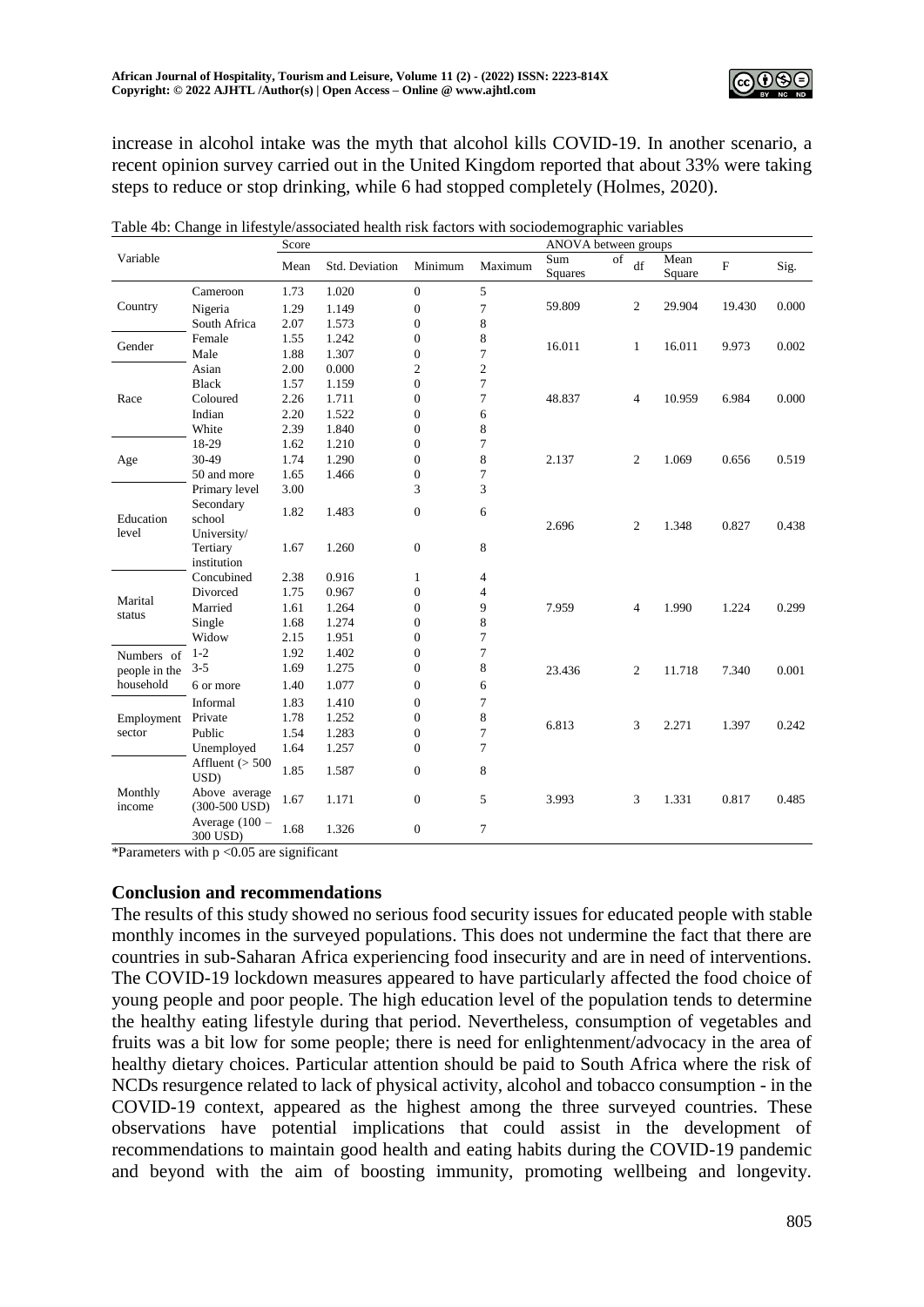

Governments should regulate policies to avoid inequities in the delivery of nutrition interventions. Financial and non-financial incentives should be offered to the private sector to ensure that people have access to healthy foods and sufficient information to help them make better/healthier dietary choices. For example, food assistance programs, fiscal policies such as taxes on sweetened beverages and highly processed foods, correct nutrition labels, subsidies for healthy foods, social media campaigns and food reformulation to proffer healthier diets.

This study was limited to an online survey by the COVID-19 lockdowns which did not allow the researchers to move to certain rural/semi-urban settings to include participants from those areas. The researchers were not allowed to physically collect data, hence the online surveys but due to the snowball method, the surveys were circulated randomly and the issue of affordability of network data/internet connection in the lower socio-economic areas was a problem. Hence, this study only covers a particular socio-economic class of people who are educated and over 30% of them earn above 300USD per month. It needs to be noted that the study was focused on the food security situation during the COVID-19 lockdowns and not before COVID-19 although some literature review helped get an idea of the 'pre-covid' situation. The validity of answers is also a general problem of online surveys which may be difficult to ascertain.

## **References**

- Ammar, A., Brach, M., Trabelsi, K., Chtourou, H. & Boukhris, O. (2020). Effects of COVID-19 Home Confinement on Eating Behaviour and Physical Activity: Results of the ECLB-COVID-19 International Online Survey. *Nutrients,* 12, 1583.
- Antwi, J. (2020). Nutrition Education Impact on Nutrition Knowledge, Attitude and Practice of Schoolchildren: A Pilot study in Ghana. *Current Developments in Nutrition*, 4 (2), 1287.
- Bickel, G., Nord, M., Price, C., Hamilton, W. & Cook, J. (2000). *Guide to Measuring Household Food Security, Revised 2000*. Alexandria, VA: U.S. Department of Agriculture, Food and Nutrition Service. Available at [www.fns.usda.gov/sites/default/files/FSGuide\\_0.pdf](http://www.fns.usda.gov/sites/default/files/FSGuide_0.pdf) [Retrieved May 10, 2020].
- Bigna, J. J. & Noubiap, J. J. (2019). The Rising Burden of Non-communicable Diseases in Sub-Saharan Africa. *The Lancet Global Health*, 7 (10), E1295 –E1296.
- Bloch, W., Halle, M. & Steinacker, J. M. (2020). Sport in Times of Corona <Sport in Zeiten von Corona>. *German Journal of Sports Medicine*, 71, 83–84.
- Butler, E., Lane, E. & Lufkin, B. (2021). The Impact of Banning Alcohol during COVID-19. *Business Daily - BBC News*. Available at https://www.bbc.com/worklife/article/20200917-the-impact-of-banning-alcoholduring-covid-19 [Retrieved January 17 2022].
- Case, A. & Menendez, A. (2010). Sex Differences in Obesity Rates in Poor Countries: Evidence from South Africa. *Economics & Human Biol*o*gy*, 7, 271 – 282.
- Cross, A. T., Babicz, D. & Cushman, L. F. (1994). Snacking Patterns among 1800 Adults and Children. *Journal of American Dietetic Association*, 94 (12), 1398-1403.
- Dinour, L. M., Bergen, D. & Yeh, M. C. (2007). The Food Insecurity-obesity Paradox: A Review of the Literature and the Role Food Stamps may Play. *Journal of the American Dietetic Association,* 107 (11), 1952–1961.
- Dixon, L. B., Winkleby, M. A. & Radimer, K. L. (2001). Dietary Intakes and Serum Nutrients Differ Between Adults From Food-Insufficient and Food-Sufficient Families: Third National Health and Nutrition Examination Survey, 1988–1994. *Journal of Nutrition,* 131 (4), 1232–1246.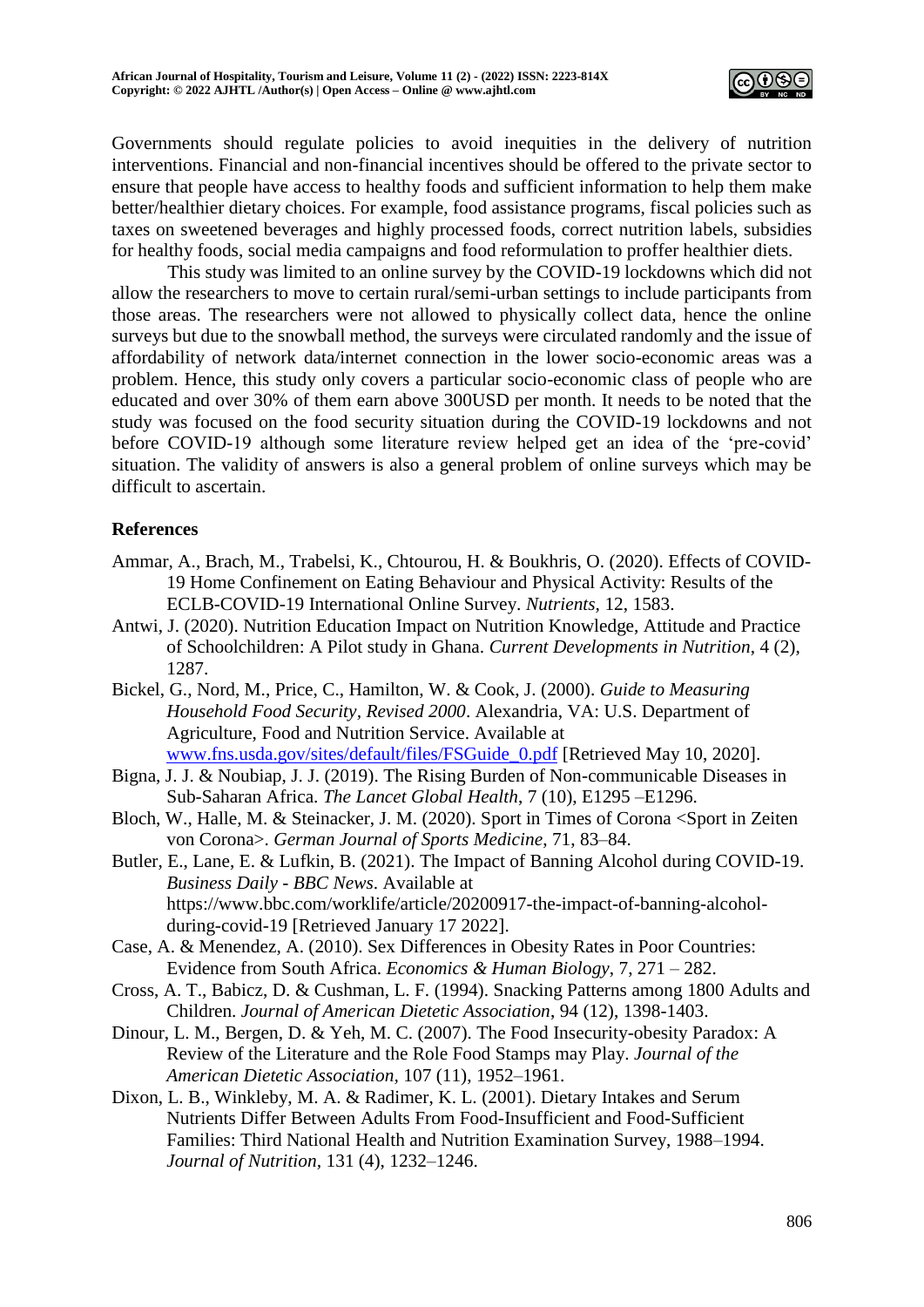

FAO (2020). COVID-19 and Smallholder Producers' Access to Markets. *Food Agriculture Organization of the United Nations,* Rome. Available at

[http://www.fao.org/documents/card/ en/c/ca8657en](http://www.fao.org/documents/card/%20en/c/ca8657en) [Retrieved January 18 2022].

- Foundation for Alcohol Research and Education, FARE (2020). Annual Alcohol Poll 2020: We drink more alcohol and most often at home – even before COVID-19 lockdowns. Media release on 20/08/2020. Available at [https://fare.org.au](https://fare.org.au/) [Retrieved June 24 2021].
- Grant, B. F. & Dawson, D. A. (1997). Age at Onset of Alcohol use and its Association with DSM-IV Alcohol Abuse and Dependence: Results from the National Longitudinal Alcohol Epidemiologic Survey. *Journal of Substance Abuse*, 9, 103–110.
- Holman, C. & English, D. (1996). Ought Low Alcohol Intake to be Promoted for Health Reasons? *Journal of the Royal Society of Medicine*, 89, 123–129.
- Holmes, L. (2020). Alcohol Change Report April 2020. *Alcohol Change UK*. Available at [https://alcoholchange.org.uk](https://alcoholchange.org.uk/) [Retrieved August 24 2020].
- Hossain, M. M., Sultana, A. & Purohit, N. (2020). Mental Health Outcomes of Quarantine and Isolation for Infection Prevention: A Systematic Umbrella Review of the Global Evidence. *Epidemiology Health,* 42, 1-11.
- Institute of Medicine (US) Committee on Health and Behaviour: Research, Practice, and Policy (2001). *Health and Behaviour: The Interplay of Biological, Behavioural, and Societal Influences.* Washington (DC): National Academies Press (US). 3, Behavioural Risk Factors. Available at <https://www.ncbi.nlm.nih.gov/books/NBK43744/> [Retrieved January 24 2022].
- Kempf, H. (2010). L'Agriculture Africaine Veut Faire sa Révolution Verte. M. Annan: "il ne s'agit pas Seulement D'assurer la Sécurité Alimentaire, mais D'exporter". Le Monde 2010, September 4: 4.
- Kinuthia, P. (2021). What is the Average Salary in South Africa? Get the details. Briefly, Monday November 15, 2021. Available at [https://briefly.co.za](https://briefly.co.za/) [Retrieved January 12 2022].
- Kushel, M. B., Gupta, R., Gee, L. & Haas, J. S. (2006). Housing instability and food insecurity as barriers to health care among low-income Americans. *Journal of General Internal Medicine,* 21 (1), 71–77.
- Laraia, B. A., Siega-Riz, A. M. & Gundersen, C. (2010). Household food insecurity is associated with self-reported pregravid weight status, gestational weight gain, and pregnancy complications. *Journal of the American Dietetic Association,* 110 (5), 692– 701.
- Matemilola, S. & Elegbede, I. (2017). The Challenges of Food Security in Nigeria. *Open Access Library Journal*, 4, e4185. Available at<https://doi.org/10.4236/oalib.1104185> [Retrieved May 20, 2020].
- McGinnis, J. M. & Foege, W. H. (1993). Actual Causes of Death in the United States. *Journal of the American Medical Association*, 270, 2207–2212.
- Micklesfield, L. K., Lambert, E. V., Hume, D. J. Chantler, S., Pienaar, P. R. & Dickie, K. (2013). Socio-cultural, Environment and Behavioural Determinants of Obesity in Black South African Women. *Cardiovascular Journal of Africa*, 24, 369 – 375.

Murray, C. & Lopez, A. (1996). The Global Burden of Disease 2004 Update. Geneva: World Health Organization. Available at [https://apps.who.int/iris/bitstream/handle/10665/43942/9789241563710 \\_eng.pdf](https://apps.who.int/iris/bitstream/handle/10665/43942/9789241563710%20_eng.pdf) [Retrieved April 23, 2020].

Narici, M., De Vito, G., Franchi, M., Paoli, A., Moro, T., Marcolin, G., Grassi, B., Baldassarre, G., Zuccarelli, L. & Biolo. (2020). Impact of Sedentarism due to the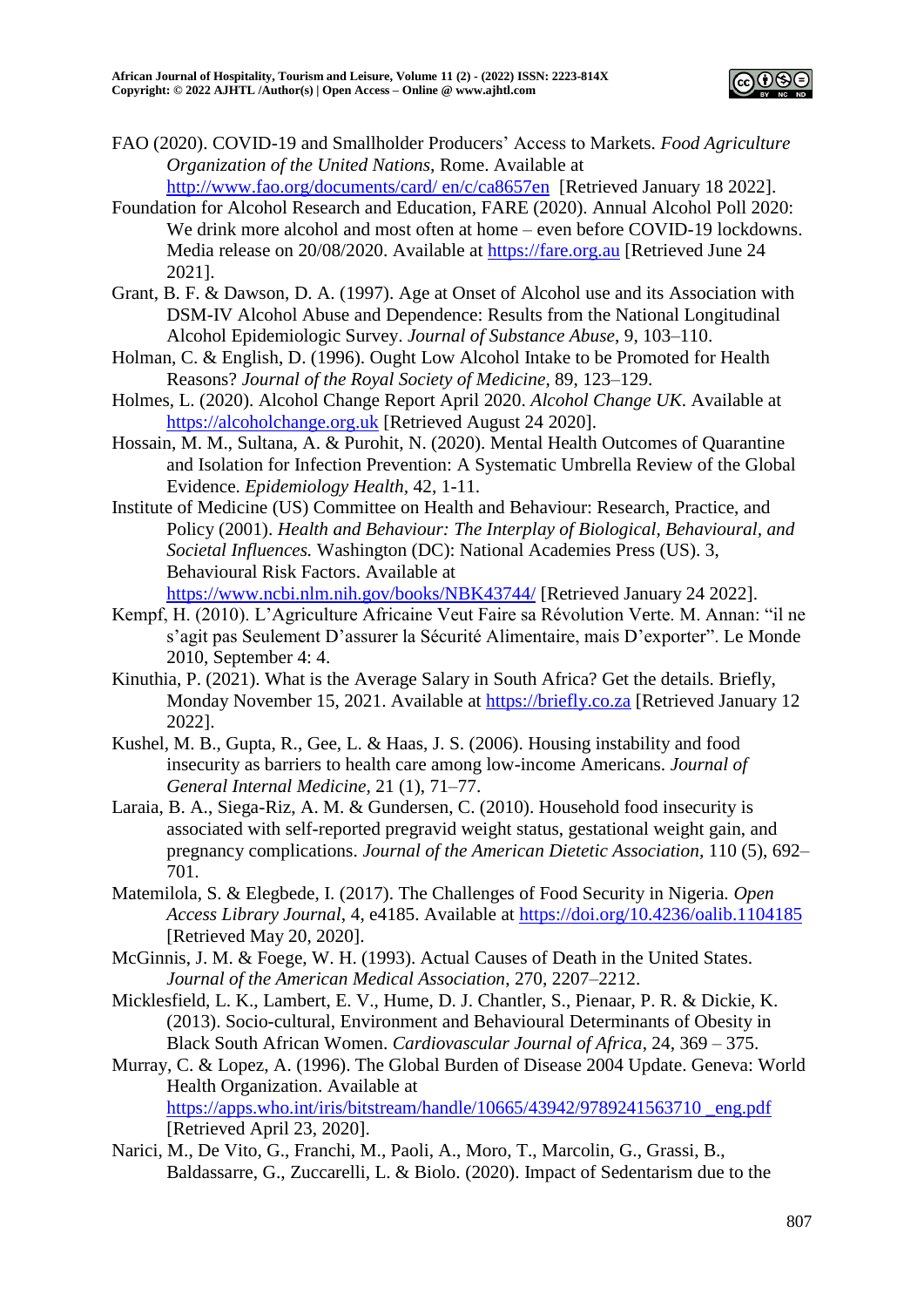

COVID-19 Home Confinement on Neuromuscular, Cardiovascular and Metabolic Health: Physiological and Pathophysiological Implications and Recommendations for Physical and Nutritional Countermeasures. *European Journal of Sport Science*, *12*, 1– 22.

- Onyenweaku, E. O., Ene-Obong, H. N., Oko, G. E. & Williams, I. O. (2019). Contribution of Eggs and Other Cholesterol-containing Foods to Total Dietary Cholesterol intake, and Their Influence on Serum Lipid Profile of Adults in Calabar, Nigeria. *European Journal of Nutrition & Food Safety*, 9 (4), 329–340.
- Opadijo, O. G., Akande, A. A. & Jimoh, A. K. (2004). Prevalence of Coronary Heart Disease risk factors in Nigerians with systemic hypertension. *African Journal of Medical Sciences*, 33 (2), 121-125.
- Radimer, K. L., Olson, C. M., Greene, J. C., Campbell, C. C. & Habicht, J. P. (1992). Understanding Hunger and Developing Indicators to Assess it in Women and Children. *Journal of Nutrition Education,* 24 (1 suppl.), 36S–44S.
- Rose, G. (1992). *The Strategy of Preventive Medicine*. New York. Oxford University Press, U.S.<https://doi.org/10.1002/sim.4780122312>
- Sánchez-Páramo, C. (2020). COVID-19 Will Hit the Poor Hardest Here's What we Can do About it. *World Bank blogs*. Available at [https://blogs.worldbank.org/voices/ covid-](https://blogs.worldbank.org/voices/%20covid-19-will-hit-poor-hardest-heres-what-we-can-do-about-it)[19-will-hit-poor-hardest-heres-what-we-can-do-about-it](https://blogs.worldbank.org/voices/%20covid-19-will-hit-poor-hardest-heres-what-we-can-do-about-it) [Retrieved April 23 2020].
- Sasson, A. (2012). Food Security for Africa: An Urgent Global Challenge (Review). *Agriculture & Food Security*, 1, 2. Available at [http://www.agricultureandfoodsecurity.com/ content/1/1/2](http://www.agricultureandfoodsecurity.com/%20content/1/1/2) [Retrieved August 20 2021].
- Seligman, H. K., Davis, T. C., Schillinger, D. & Wolf, M. S. (2010). Food Insecurity is Associated with Hypoglycemia and Poor Diabetes Self-management in a Low-income Sample with Diabetes. *Journal of Health Care for the Poor and Underserved,* 21 (4), 1227.
- Steinmetz, K. A. & Potter, J. D. (1991). Vegetables, Fruit, and Cancer. *Mechanisms, Cancer Causes and Control*, 2, 427–442.
- Stuff, J. E., Casey, P. H., Szeto, K. L., Gossett, J. M., Robbins, J. M., Simpson, P. M. & Bogle, M. L. (2004). Household Food Insecurity is Associated with Adult Health Status. *Journal of Nutrition,* 134 (9), 2330–2335.
- United Nations (2020). Policy Brief: The Impact of COVID-19 on Food Security and Nutrition. Available at [https://unsdg.un.org/resources/policy-brief-impact-covid-19](https://unsdg.un.org/resources/policy-brief-impact-covid-19-food-security-and-nutrition) [food-security-and-nutrition](https://unsdg.un.org/resources/policy-brief-impact-covid-19-food-security-and-nutrition) [Retrieved November 17 2021].
- United Nations Children's Fund (2020). UNICEF-WHO-The World Bank: Joint Child Malnutrition Estimates - Levels and Trends, 2020 Edition. Published in March 2020 Available at<https://data.unicef.org/resources/jme-report-2020/> [Retrieved June 10 2021].
- USDHHS (U.S. Department of Health and Human Services) (2000). Healthy People 2010: Understanding and improving health. Washington, DC: U.S. Department of Health and Human Services. Available at<https://doi.org/10.13016/fkq5-buu8>
- Weiser, S. A., Palar, K., Hatcher, A. M., Young, S., Frongillo, E. A. & Laraia, B. (2015). Food Insecurity and Health: A Conceptual framework. *Food Insecurity and Public Health*, 1, 29–50.
- Weiser, S. D., Tuller, D. M., Frongillo, E. A., Senkungu, J., Mukiibi, N. & Bangsberg, D. R. (2010). Food Insecurity as a Barrier to Sustained Antiretroviral Therapy Adherence in Uganda. *Plos One,* 5 (4), e10340.